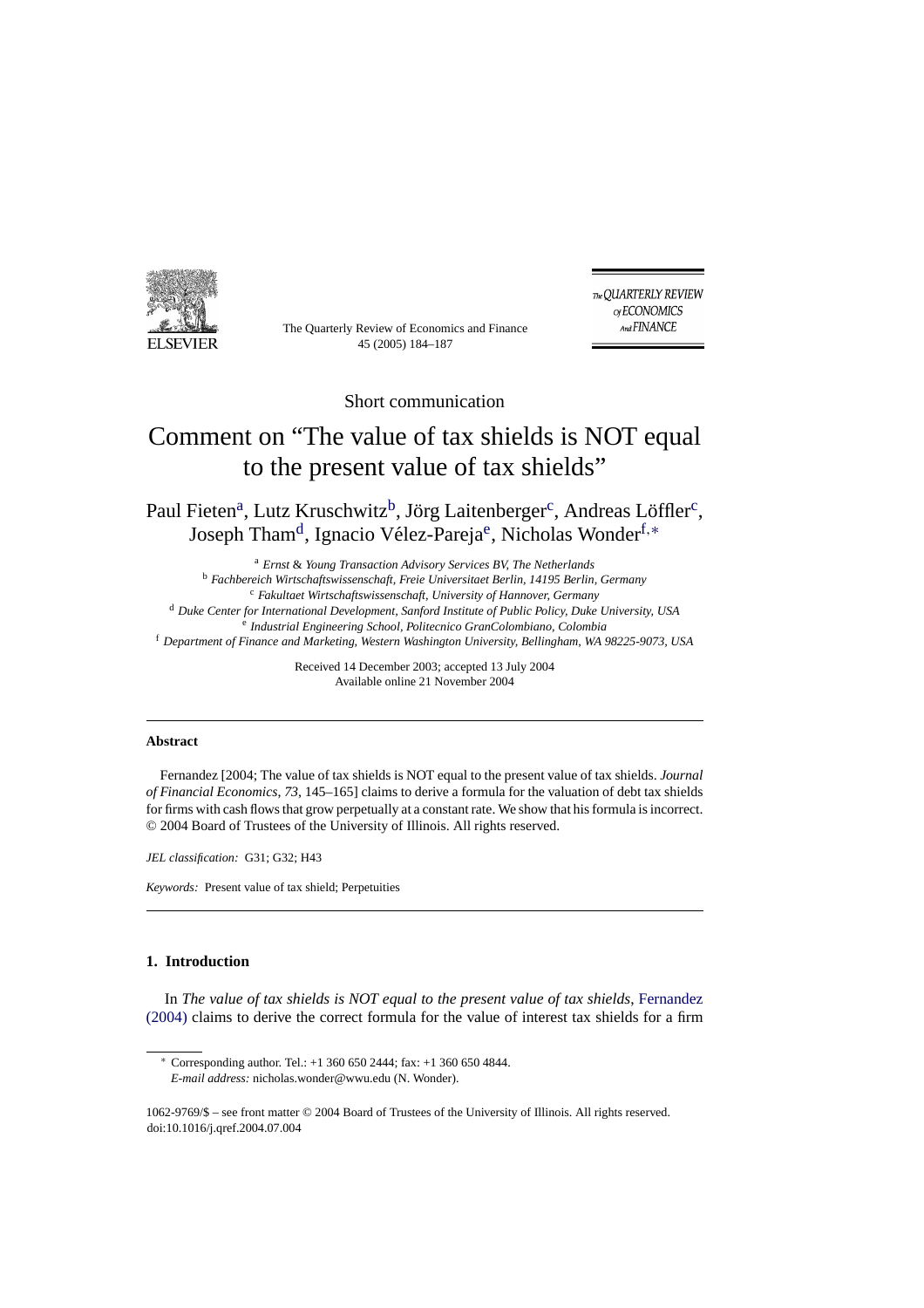<span id="page-1-0"></span>whose cash flows are fixed or growing perpetuities. Fernandez says that his result is valid under broad conditions, and his formula is in conflict with those contained in several previously published papers. If he were correct, Fernandez would indeed have a paper of great significance and practical importance in corporate finance. We show that Fernandez fails to correctly prove his result and that the earlier results have not been disproved.

Fernandez makes the valid point that tax shields may be valued as the difference between the discounted value of taxes paid by a levered firm and the value of taxes it would have paid as an unlevered firm. However, in his attempt to derive the new expression, he makes errors and unjustified assumptions.

#### **2. The model and result**

Before focusing on the key points, we note that Fernandez makes several unstated assumptions that are rather standard for the literature, but are important for deriving any results. These would include tax symmetry on gains and losses, zero personal taxes, equality of depreciation and investment, and the lack of non-debt tax shields. His paper also fails to describe the stochastic process followed by the cash flows of the firm, and neglects to even use expected value notation. Nor is it clear whether the debt is in the form of a perpetuity, or is of finite maturity but perpetually rolled-over. All of this makes it difficult at times to follow and assess his reasoning, but we will attempt to make the most charitable interpretation of his model.

The central claim in the paper is Eq. (28):

$$
VTS = \frac{DTKu}{(Ku - g)},
$$
\n(28)

where here and below we employ the following elements of Fernandez's notation:

VTS, value of tax shields; *D*, value of debt; *E*, value of equity; ECF, expected cash flows to equity holders; *T*, corporate tax rate; Ku, expected return on unlevered equity; Ke, expected return on levered equity; Kd, expected return on debt;  $R_F$ , risk-free rate; *g*, expected growth rate of cash flows and debt level.

Eq. (28) is derived by subtracting Eq. (38) from Eq. (37):

$$
[\text{Ku} - \text{Kd}(1 - T)] - \left(\frac{E}{D}\right)(\text{Ke} - \text{Ku}) = \left(\frac{\text{VTS}}{D}\right)(\text{Ku} - g) \tag{37}
$$

$$
[\text{Ku} - \text{Kd}(1 - T)] - \left(\frac{E}{D}\right)(\text{Ke} - \text{Ku}) = T\text{Ku}
$$
\n(38)

where Eq. (38) is obtained from Eq. (37) for the case  $g = 0$ , by substituting VTS = *TD*. The numbering of the equations is taken from the paper.

Beyond the general validity of Eq. (37), two claims are essential for deriving Eq. (28). First, it must be true that VTS = *TD* when growth equals zero. Second, it must be permissible to subtract an equation that applies to the 0 growth case from an equation that applies to the case with general growth rate *g*. We believe that neither of these results is established by Fernandez, and we address them in order.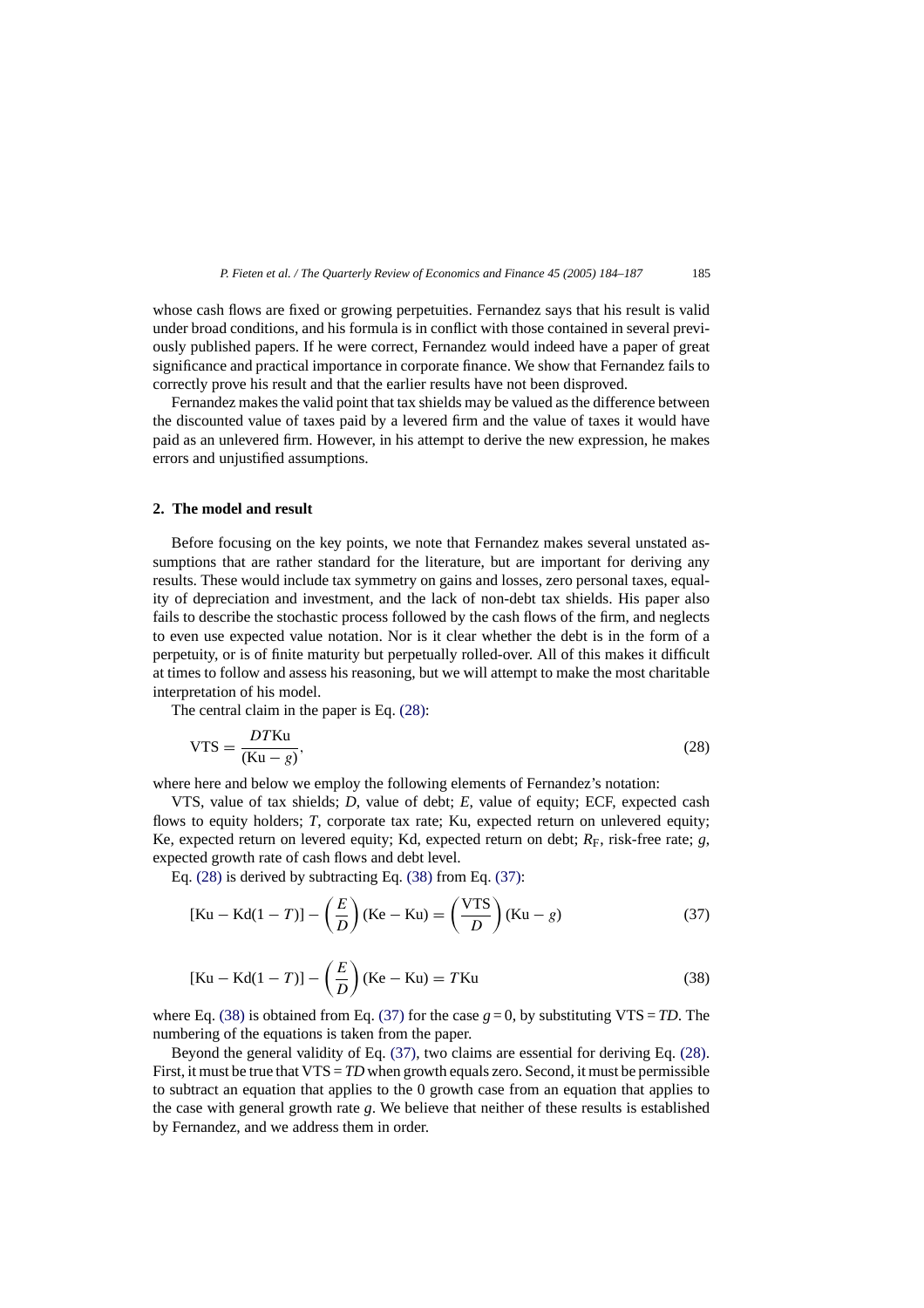The claim that VTS = *TD* for zero growth perpetuities dates to at least [Modigliani and](#page-3-0) [Miller \(1963\).](#page-3-0) The assumption generally made to establish this result is that the level of debt is fixed, rather than having an amount of debt that in expectation equals *D* for every period but is correlated with cash flows and equity values. Fernandez, on the other hand, rejects the argument that tax shield value is sensitive to debt strategy. He obtains *DT* as the difference in present value of taxes paid by the unlevered and levered firms. His misstep is in the following statement:<sup>1</sup> "The taxes paid by the levered company are proportional to ECF. Consequently, the taxes of the levered company have the same risk as the ECF and thus must be discounted at the rate Ke." The problem is, equity cash flow for a levered firm is not, in general, equal to taxable income. Any net issuance of debt increases ECF without increasing tax. This is true not only in the real world, but also in Fernandez's model. Then if the dollar value of debt outstanding is stochastic and positively correlated to levered equity value, taxes $<sub>L</sub>$  are of lower risk than ECF, and will have a different discount rate. In particular,</sub> the discount rate is lower in the usual case where  $Ke > R_F$ , owing, for example, to a positive CAPM beta.

Therefore, we can at best hope that Eq. [\(28\)](#page-1-0) for  $g > 0$  is valid under a policy of deterministically growing debt level. In passing, we note that deterministically growing debt precludes the existence of fixed discount rates for the set  $(Ke, Ku, Kd)<sup>2</sup>$  but we won't dwell on that issue. Our hope in Eq. [\(28\)](#page-1-0) instead is dashed by consideration of Fernandez's other crucial step. Combination of two equations representing entirely different worlds ( $g = 0$  and  $g > 0$ ) is unusual, and the stated justification is brief and rather cryptic: "If  $(E/D)$  is constant, the left-hand side of Eq. [\(36\)](#page-3-0) does not depend on growth (*g*) because for any growth rate (*E*/*D*), Ku, Kd, and Ke are constant." Fernandez does not mean that (*E*/*D*) in fact is constant across growth rates; even his own examples fail to satisfy that condition. He means that *if* we, hypothetically, changed a firm's growth rate while also changing either *D* or FCF to maintain a constant (*E*/*D*) ratio, and preserved the returns to unlevered equity and debt across these two worlds, *then* the return to levered equity would be preserved as well. There is no further justification provided for this claim, which is far from being intuitive, much less obviously correct. The claim is equivalent to Fernandez's final result being true (if we accept Eqs. [\(37\)](#page-1-0) and [\(38\)](#page-1-0) for deterministic debt).

Rather than arguing the claim in the abstract, we mention an alternative approach that has been correctly proved. [Sick \(1990\)](#page-3-0) used a certainty equivalent principle to value tax shields. Assuming fixed debt level (and the symmetric taxation of gains and losses we mentioned earlier), the certainty equivalent of each period's tax shield is  $D_0TR_F (1+g)^{t-1}$ , yielding a discounted value  $D_0TR_F/(R_F - g)$ . This result, of course, does not satisfy Fernandez's suggested property that appropriately controlled changes in *g* will leave Ke unchanged.<sup>3,4</sup> So, far from being a result that applies generally, there exists no set of assumptions under which Fernandez's formula is valid.

<sup>1</sup> Fernandez (2002, p. 4).

<sup>2</sup> Fixed discount rates require a process along the lines of a geometric random walk, and subtracting a fixed debt from a geometrically evolving firm value would result in a levered equity of non-constant risk.

 $3$  An exception is the trivial case where all required returns equal the risk-free rate.

<sup>&</sup>lt;sup>4</sup> Another version of this comment, available from the authors, demonstrates that if a firm with deterministically growing risk-free debt were priced according to Fernandez's formula, arbitrage opportunities would be available using holdings in the levered and unlevered firm.